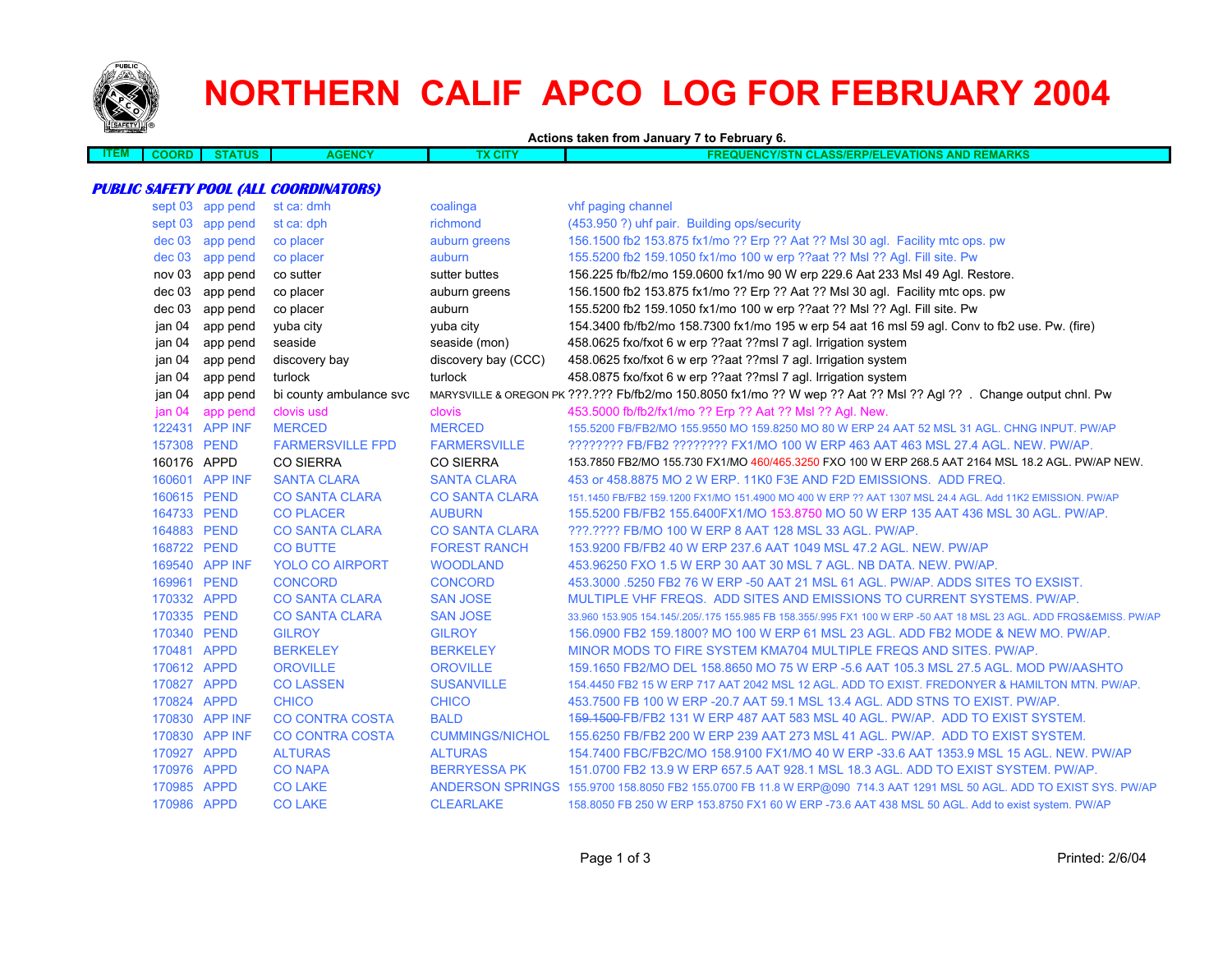| 170991 APPD |                | <b>SACRAMENTO</b>                            | <b>SACRAMENTO</b>          | 458,9875 FXO/FBT 6 W ERP 2 AAT 6 MSL 7 AGL, IRRIGATION, NB, PW/AP                                      |
|-------------|----------------|----------------------------------------------|----------------------------|--------------------------------------------------------------------------------------------------------|
| 171002 APPD |                | CO MERCED                                    | EL NIDO (MERCED)           | 155,9850 FB/FB2 153,9350 FX1/MO 10 W ERP 8.3 AAT 40 MSL 10 AGL, PW/AP                                  |
| 171004 APPD |                | ST CA: P&R                                   | <b>CARLOTTA (HUM)</b>      | 151,0100 FB 158,9700 FX1 25 W ERP -317.6 AAT 114.3 MSL 15.8 AGL, ADD SYS FREQ, PW/AP                   |
| 171005 APPD |                | <b>ST CA: P&amp;R</b>                        | <b>RIO DELL (HUM)</b>      | 151,0100 FB/FB2 16 W ERP 612 AAT 971 MSL 30.5 AGL, ADD SYS FREQ TO LOCN, PW/AP                         |
|             | 171052 APP INF | <b>CO KINGS</b>                              | <b>JOAQUIN RIDGE (FRS)</b> | 460.0750 FB2 450 W ERP (FAILS 90.205) 640.4 AAT 1083 MSL 23 AGL. ADD TO EXIST SYS. PW/AP               |
| 171375 APPD |                | <b>WINDSOR, TOWN OF</b>                      | <b>WINDSOR</b>             | 155,7750 FB/MO 20 W ERP -68.6 AAT 34.7 MSL 7.6 AGL. NEW. PW/LS                                         |
| 171478 APPD |                | <b>CO MERCED</b>                             | EL NIDO/MERCED             | 154 8900 155 8800 FB/FB2/MO 154 7700 9650 MO 10 W ERP 29 AAT 52 MSL 11 AGL. NEW, PW/AP                 |
| 171532 PEND |                | <b>OROVILLE</b>                              | <b>OROVILLE</b>            | 154.7850 FB/FB2/MO 156.1500 MO 250 W ERP -13.7 AAT 105 MSL 18.2 AGL. REPLACEMENT, PW/AP                |
| 171561      | APPD           | <b>CO MONTEREY</b>                           | <b>SALINAS</b>             | 154.1750 .2800 .3700 FB 154.2050 FB2 156.1050 FX1 300 W ERP -67.1 AAT 23.5 MSL 38.7 AGL. MOVE. PW/IMSA |
| 171061      | APPD           | SO OREGON COMM AUTH                          | <b>MEDFORD</b>             | 153.8450 155.4300 FB/FB2/MO 44 W ERP 748 AAT 945 MSL 18 AGL. MULT SITES, NEW, PW/AP                    |
| 171886      | APPD           | <b>CO MONTEREY</b>                           | <b>SALINAS</b>             | 453.7500 FB/FB2 130 W ERP -54.5 AAT 21 MSL 38.7 AGL. RELOCATE TO NEW FACILITY, PW/AP.                  |
| 171896 APPD |                | A M R WEST                                   | <b>SACRAMENTO</b>          | 155,2950 FB/MO 50 W ERP 23.9 AAT 32 MSL 108.5 AGL, NEW, PW/IMSA.                                       |
| 171916 APPD |                | MERCED CO MOSQUITO<br><b>ABATEMENT DIST</b>  | <b>MERCED</b>              | 153.8150 MO 25 W ERP. REPLACEMENT. PW/AP.                                                              |
| 171917 APPD |                | PIKE CITY VFD                                | PIKE CITY (SIERRA)         | 158,9400 FB/FB2/MO 154,265,280,295 MO 46,500 153,8750 FX1/MO 156 W ERP 104 AAT 1058 MSL 8 AGL, PW      |
| 171931 APPD |                | <b>CO SAN BENITO</b>                         | <b>HOLLISTER</b>           | 458,2000 W ERP. ADD TO EXIST LIC. JAIL. PW/AP.                                                         |
| 171932 APPD |                | AMADOR CO FPD                                | VALLEY SPRINGS (CAL)       | 153,9350 FB2 75 W ERP 159 AAT 371 MSL 52 AGL. ADD TO EXIST, PW/AP                                      |
| 171960      | <b>APPD</b>    | <b>CO LAKE</b>                               | <b>KELSEYVILLE</b>         | 155,1150 FB 155,9550 FX1 250 W ERP -124 AAT 404 MSL 30 AGL, ADD TO EXIST SYS, PW/AP                    |
| 171962      | <b>APPD</b>    | <b>CO LAKE</b>                               | LAKEPORT/MID'TWN           | 155,0700 FB 155,970 FB/FB2 155,6250 FX1 250 W ERP -73 AAT 418 MSL 15? AGL, MOD TO EXIST, PW/AP         |
| 171963      | <b>APPD</b>    | <b>CO LAKE</b>                               | <b>LAKEPORT</b>            | 155,970 FB 155,6250 FX1 -55 AAT 426 MSL 50 AGL, ADD TO EXIST, PW/AP.                                   |
| 171991 APPD |                | <b>BARTON MEM HOSP</b>                       | <b>SO LK TAHOE</b>         | 155,4000 FB2 150,8050 155,4000 MO 100 W ERP -259,9 AAT 1913,3 MSL 10 AGL, NEW, PW/IMSA,                |
| 172047 APPD |                | <b>CO MONTEREY</b>                           | <b>SALINAS</b>             | 453.4375 FB2/MO 35 W ERP -54.5 AAT 21 MSL 38.7 AGL. ADD 2ND FREQ TO EXIST. PW/AP.                      |
| 172077      | <b>APP INF</b> | <b>JACKSON RANCHERIA</b><br><b>TRIBAL PD</b> | <b>JACKSON</b>             | 460,1000 ? FB2/FX1/MO 126 W ERP -27? AAT 1206? MSL 12 AGL, PW/AP, NEW.                                 |
| 172196      |                | <b>FREQ HLD CO CALAVERAS</b>                 | <b>COPPEROPOLIS</b>        | 151.1150 FB2/MO 155.9700 FX1/MO 120 W EERP 40.8 AAT 584 MSL 30 AGL. NEW, PW/AP                         |
| 172225      | <b>APPD</b>    | <b>STANISLAUS COMM SVC</b><br><b>AGENCY</b>  | <b>MODESTO</b>             | 453,7500 FB2/MO 25 W ERP 0.8 AAT 9.4 MSL 12.5 AGL, NEW, PW/AASHTO                                      |

### **470-512 MHz POOL**

|             | nov 02 app pend st ca: oes |           | bay area (coord chnl) ???.???? Fb/fb2/fx1/mo ?? W erp ?? Aat ??msl ??agl. Bay inter-agency intercom. |
|-------------|----------------------------|-----------|------------------------------------------------------------------------------------------------------|
| 170597 APPD | R. SUSAINATHAN             | LOS GATOS | 484.83750 FB6/MO 500 W ERP 715 AAT 1023.6 MSL 52.4 AGL. NEW. IG/PCIA.                                |
| 170663 APPD | <b>JOSE FRANCIS</b>        | LOS GATOS | 484,98750 FB6/MO 500 W ERP 716 AAT 1023.6 MSL 52.4 AGL, NEW, IG/PCIA.                                |